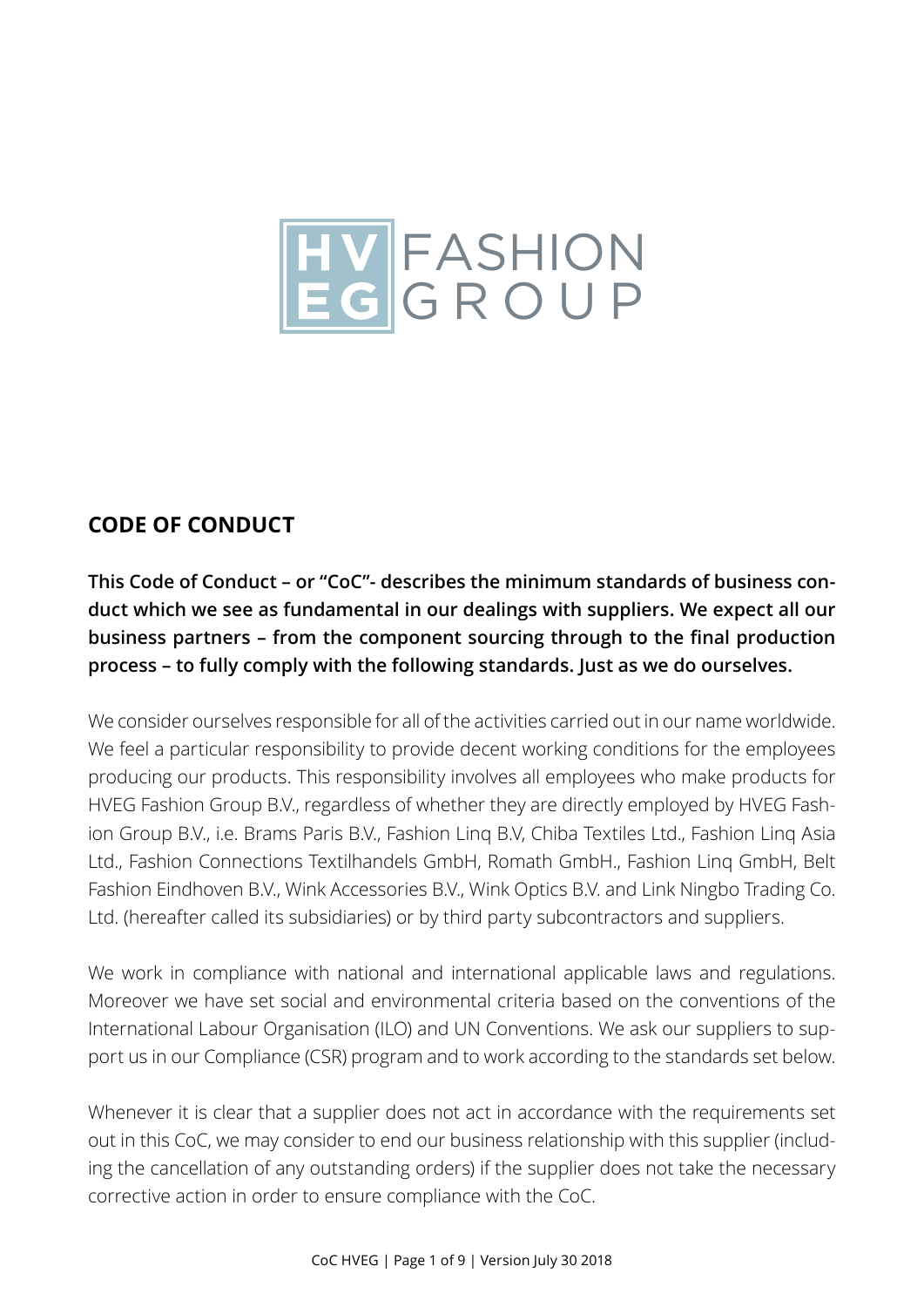### **1. Legal Compliance**

#### **1.1 Law**

All our employees and business partners will follow the national and international laws and regulations that apply to the business that is conducted. When these law conflict with the CoC, suppliers must choose that side which provides the greater protection of workers or the environment.

#### **1.2 Intellectual Property Rights**

Suppliers must ensure that intellectual property rights are respected, and that unlawful copies are neither offered, nor produced.

#### **2. Management Systems**

Suppliers are expected to implement management systems which comply with all applicable laws and promote improvement with respect to the expectations of this CoC. This includes the following aspects:

- Legal and Other Requirements: suppliers will comply with all laws, regulations, contractual agreements and generally recognized standards.
- Communication of Sustainability Criteria in Supply Chain: the supplier will communicate the principles of this CoC to their supply chain.
- Commitment and Accountability: suppliers are encouraged to fulfil the expectations of this Supplier CoC by using the right resources.
- Risk Management: suppliers are expected to implement mechanisms to identify, determine and manage risks in all areas addressed by this CoC and with respect to all legal requirements.
- Documentation: suppliers are expected to develop correct documentation to demonstrate that they share the principles and values expressed in this CoC. This documentation may be reviewed by HVEG Fashion Group B.V. upon mutual agreement.
- Training and Competency: suppliers will establish training measures for their managers and employees to gain a good level of knowledge and understanding of the contents of this CoC, the laws and regulations and generally recognized standards.
- Continuous Improvement: suppliers are expected to continuously improve their sustainability performance by implementing the necessary measures.
- Audits: suppliers agree to be audited by an accredited auditing firm on behalf of HVEG Fashion Group B.V. or by our customers in order to monitor their social compliance progress rate.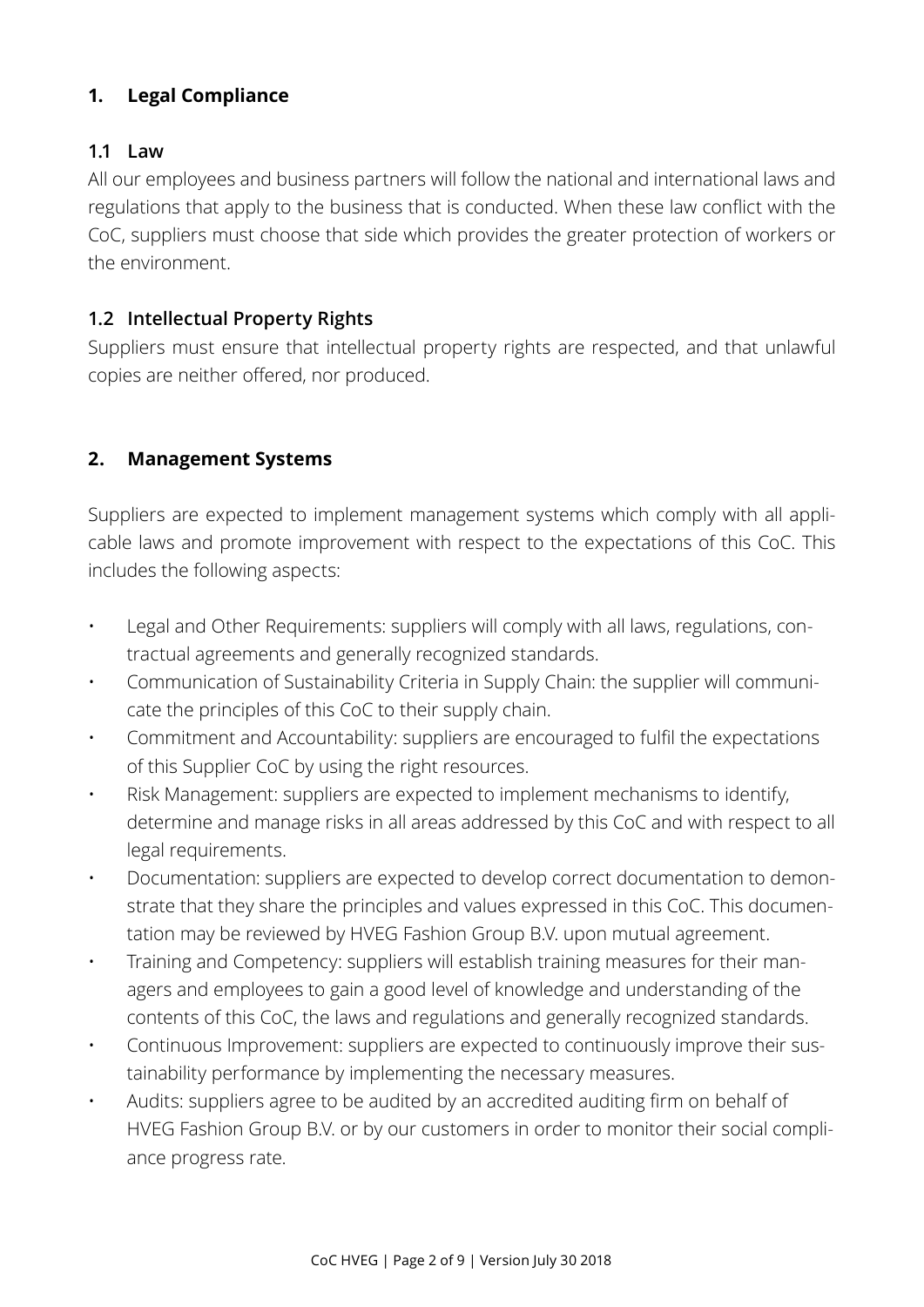### **3. Labour**

### **3.1 Child Labour**

# *ILO Conventions 10, 79,138,142 and 182 and Recommendation 146 and CRC, art. 32(1)*

The use of child labour will not be tolerated. The age for admission to employment shall not be less than the age of completion of compulsory schooling and, in any case, not less than 16 years. There shall be no forms of slavery or practices similar to slavery, such as the sale and trafficking of children, debt bondage and serfdom and forced or compulsory labour. Children in the age of 16-18 shall not be engaged in work which, by its nature or the circumstances in which it is carried out, is likely to harm their health, safety (including night work), morals, or education. The factory is recommended to register young workers with the local labour bureau according to the applicable law and conduct 3 regular health checks. Young workers shall be given the opportunity to participate in education and training programmes.

### **3.2 Discrimination**

### *ILO Conventions 100, 111, 143, 158, 159, 169 and 183.*

No discrimination shall be tolerated in hiring, remuneration, access to training, promotion, termination or retirement based on gender, age, religion, race, caste, birth, social background, disability, ethnic and national origin, nationality, membership in workers' organisations including unions, political affiliation or opinions, sexual orientation, family responsibilities, marital status, or any other condition that could give rise to discrimination.

# **3.3 Forced and Compulsory Labour and Disciplinary Measures**

#### *ILO Conventions 29 and 105*

There shall be no use of forced, bonded (including debt bondage) or involuntary prison labour, slavery or trafficking of people in any form. All forms of forced labour, such as lodging deposits or the retention of identity documents from personnel upon commencing employment, are forbidden as is prisoner labour that violates basic human rights. Workers shall be free to vacate the workplace premises at the end of the workday. All workers are entitled to a written contract of employment in a language they understand.

# **3.4 Freedom of Association**

#### *ILO Conventions 11, 87, 98, 135 and 154*

The right of all workers to form and join trade unions and bargain collectively shall be recognised. The company shall, in those situations in which the right to freedom of association and collective bargaining are restricted under law, facilitate parallel means of independent and free association and bargaining for all workers. Workers' representatives shall not be the subject of discrimination and shall have access to all workplaces necessary to carry out their representation functions.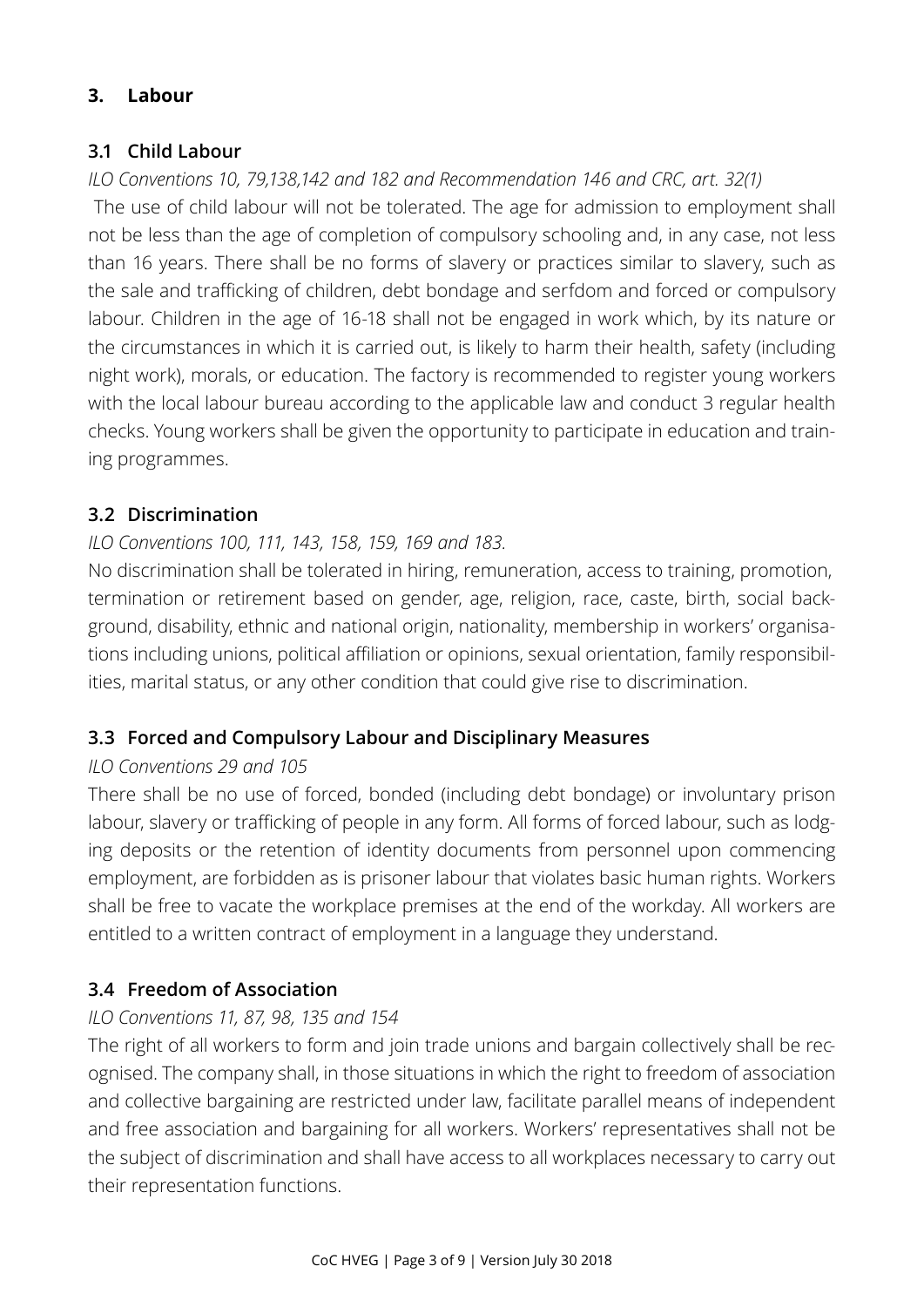# **3.5 Harassment, Abuse and Disciplinary Actions**

Suppliers must treat workers with dignity and respect, and not engage in or tolerate bullying, harassment, intimidation, violence, corporal punishment, physical and/or mental abuse or other forms of coercion. Suppliers must have a written policy or plan to address violation(s) and provide a confidential procedure for employees to report harassment, corporal punishment, physical and/or mental abuse. This procedure must be secure and should not scrutinize employees. Management and supervisors should be encouraged to take classes that provide training on harassment, awareness, sensitivity to other cultures, corporal punishment, and mental abuse.

# **3.6 Protecting the Vulnerable**

Suppliers must give special consideration to the rights of those most vulnerable to abusive labour practices, such as women, home workers, agency workers, temporary workers, and migrant workers.

### **3.7 Employment Relationship**

Suppliers must engage with workers on the basis of rules and conditions of employment that respect workers and, at a minimum safeguard their rights under national and international labour and social security laws and regulations.

### **3.8 Workplace Health and Safety**

#### *ILO Convention 155*

A safe and hygienic working environment shall be provided, and best occupational health and safety practice shall be promoted, bearing in mind the prevailing knowledge of the industry and of any specific hazards. Appropriate attention shall be paid to occupational hazards specific to this branch of the industry and assure that a safe and hygienic work environment is provided for. Effective regulations shall be implemented to prevent accidents and minimise health risks as much as possible. Personal protection Equipment (PPE) should be provided to workers where needed. All medical equipment (such as first aid kits, etc.) shall be available in sufficient numbers throughout the factory, maintained and stocked as prescribed and easily accessible to workers. A sufficient number of workers shall be trained in first aid. Occupational health checks should be conducted on a regular basis by a qualified nurse or doctor.

#### **3.9 Building Fire and Safety**

#### *ILO Convention Nº 155 and ILO Recommendation Nº 164*

The factory must be able to display, with relevant permits, that production buildings and installations in such buildings, are of the correct standard for how they are being utilized. A Lightning Protection system should be installed on the factory roof. This should be inspected by a qualified 3rd party on a yearly basis. There must be a management system to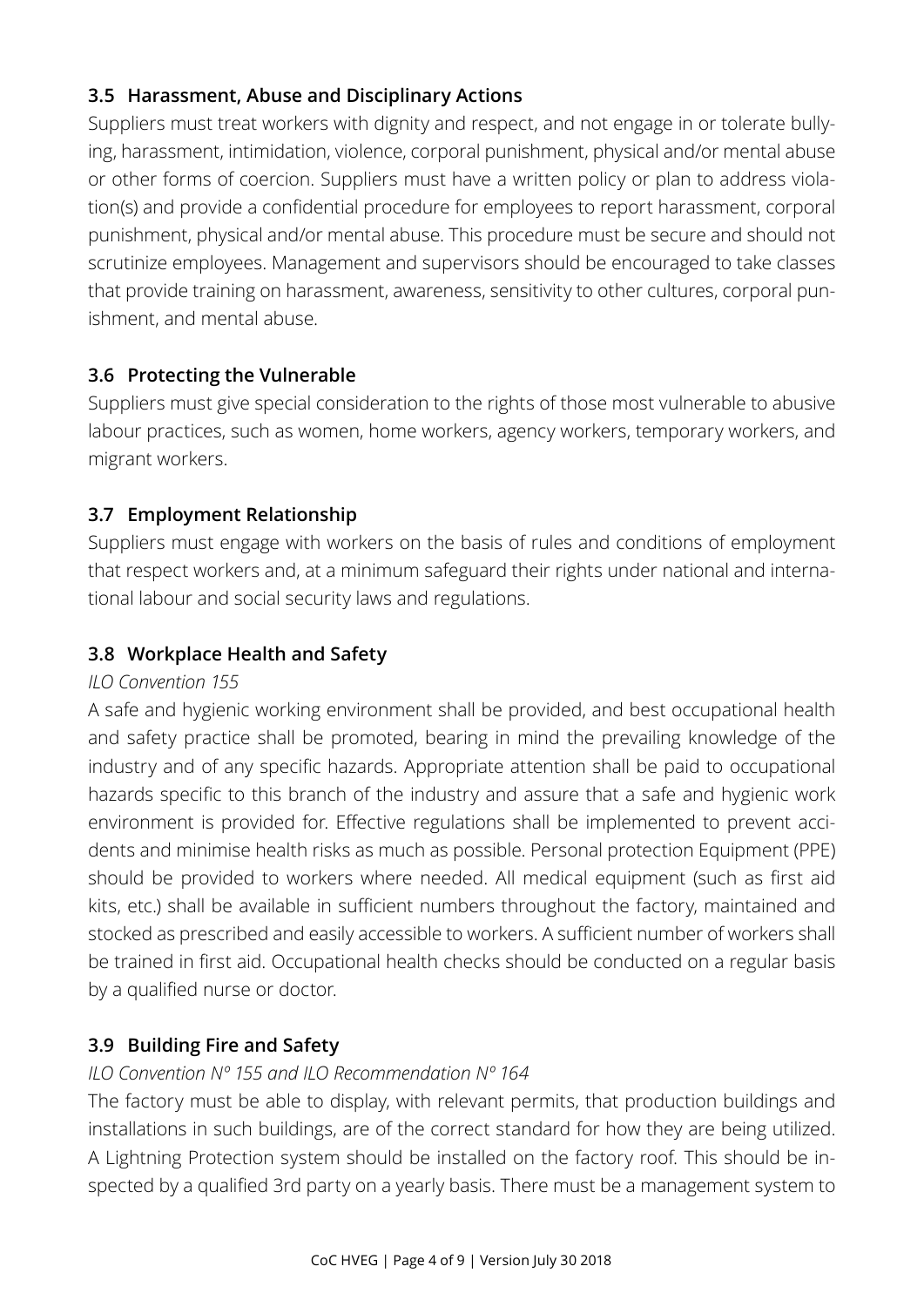ensure that operational loads do not at any time exceed the factory floor loading limits. There shall be an automatic fire alarm system. Fire drills and testing of emergency systems shall be conducted on a regular basis. In case of multitenancy, the Building Certificate and Fire Certificate cover the whole building and the fire alarm should be centralized in the whole building. The fire drill should be a joint fire drill. All safety equipment (such as firefighting equipment etc.) shall be available in sufficient numbers throughout the factory, maintained and stocked as prescribed and easily accessible to workers. A sufficient number of workers shall be trained in firefighting techniques. Buildings shall be provided with a clear and unobstructed way of exit for all occupants to safely evacuate, that includes (but is not limited to)

a sufficient number of clearly marked, unlocked and unblocked exits, and safe and unobstructed exit pathways leading out of the premises. Evacuation plans shall be in place and shall be posted at the entrance to each exit stair. Electrical systems, panels and wiring must be installed by certified electrician, shall be properly documented, and must be maintained in good working order. The generator and boiler must be kept separately from the production area. There shall be proper ventilation, windows, fans, air conditioning and /or heating in at workplaces, so that circulation, ventilation and temperature requirements are met. The factory shall ensure that the noise level is acceptable. The lighting must be sufficient to ensure a safe working environment. If the factory provides food for its workers, the canteen, in which food is stored and prepared, must be located separately from the production area and also be clean and in a good condition.

#### **3.10 Health and Safety: Sanitation in Dormitories**

All dormitories shall be kept secure, clean and have safety provisions (such as fire extinguishers, first aid kits, at least 2 unobstructed emergency exits, emergency lighting etc.). Emergency evacuation drills shall also be conducted on a regular basis. In case the factory also has dormitories, these ideally need to be on the ground floor. In case they are on the top floor, they need to have direct access to two unobstructed emergency exits. Cooking is not allowed in the dormitory

# **3.11 Wages & Benefits**

#### *ILO Conventions 12, 26, 101, 102 and 131*

Employers shall provide all legally mandated holidays, leave, benefits and bonuses, such as official holidays, annual leave, sick leave, maternity leave, severance payments and 13th month payments, to all eligible workers within legally defined time periods. In addition, all leave and bonuses shall be calculated correctly. Illegal, unauthorised or disciplinary deductions from wages shall not be made. Deductions from wages as a disciplinary measure are forbidden, unless this is permitted by national law and a freely negotiated collective bargaining agreement is in force. All employees should be made aware of their payment conditions before they commence their employment and receive a copy of their labour contract.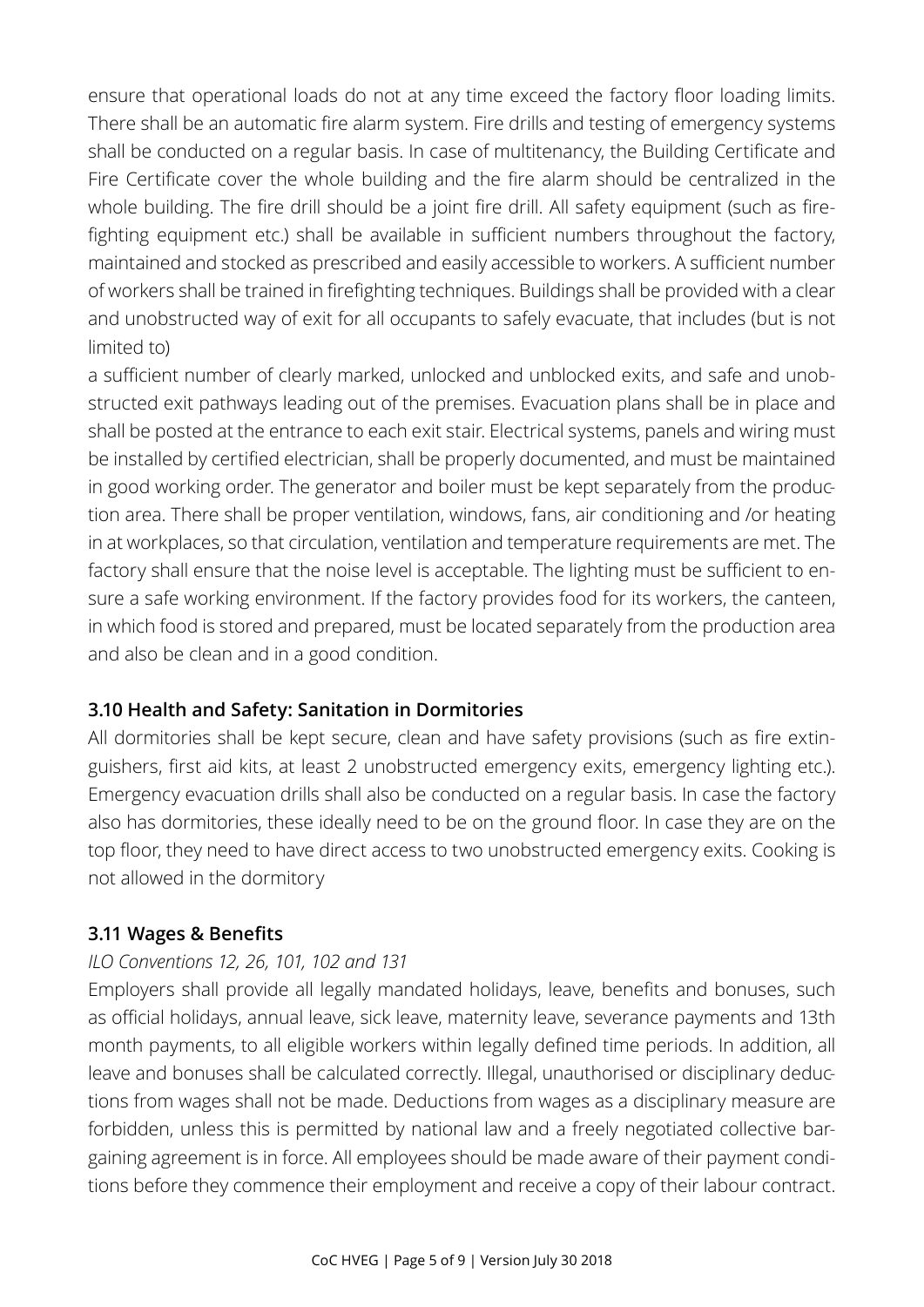- Wages: employees shall not ask their workers for a deposit or withhold wages of workers; minimum wage does not include wage compensation for overtime work or allowances.
- Benefits: employers shall ensure social insurance participation for every employee in accordance with the law and pay social insurance fees; the factory is recommended to submit the progressive coverage plan for social security to ensure 100% coverage for all of the workers in the factory.

### **3.12 Working Hours**

#### *ILO Conventions 1 and 14 and ILO Recommendation 116.*

Hours of work shall comply with laws and industry standards. In any event, workers shall not on a regular basis be required to work more than 48 hours per week and shall be provided with at least one day off for every seven-day period. Overtime shall be voluntary, shall not exceed 12 hours per week, shall not be demanded on a regular basis and shall always be compensated at a premium rate.

#### **3.13 Subcontracting**

HVEG Fashion Group B.V. does not permit subcontracting without our prior written approval. All salesman-sample and bulk production orders must be placed within facilities that have been preapproved by HVEG Fashion Group B.V., without exception. Direct suppliers are required to continuously monitor approved subcontractors and sub-suppliers for social and environmental responsibility using standards that meet or exceed our Code of Conduct.

#### **3.14 Traceability**

We require our suppliers to map and continuously track and monitor all locations in all levels of their supply chain and upon request provide transparency information into the farms, mills, plants, factories and other sites that are involved in the production of our products.

#### **3.15 Product Safety and Quality**

The supplier must meet generally recognized or contractually agreed quality requirements and comply with safety standards and all legal and labelling requirements and specifications. Factories must have a clearly documented quality system and quality improvement plan. This system must include reliable "in process" and final finished goods checks. These checks must be performed by qualified parties. Finally, if requested, our QC staff members must be given the autonomy and support he/she needs to provide a neutral check and report on the quality of a selected shipment of finished goods.

#### **3.16 Community**

We encourage our suppliers and their employees to get involved in local social and environmental community charity efforts by volunteering time and/or providing other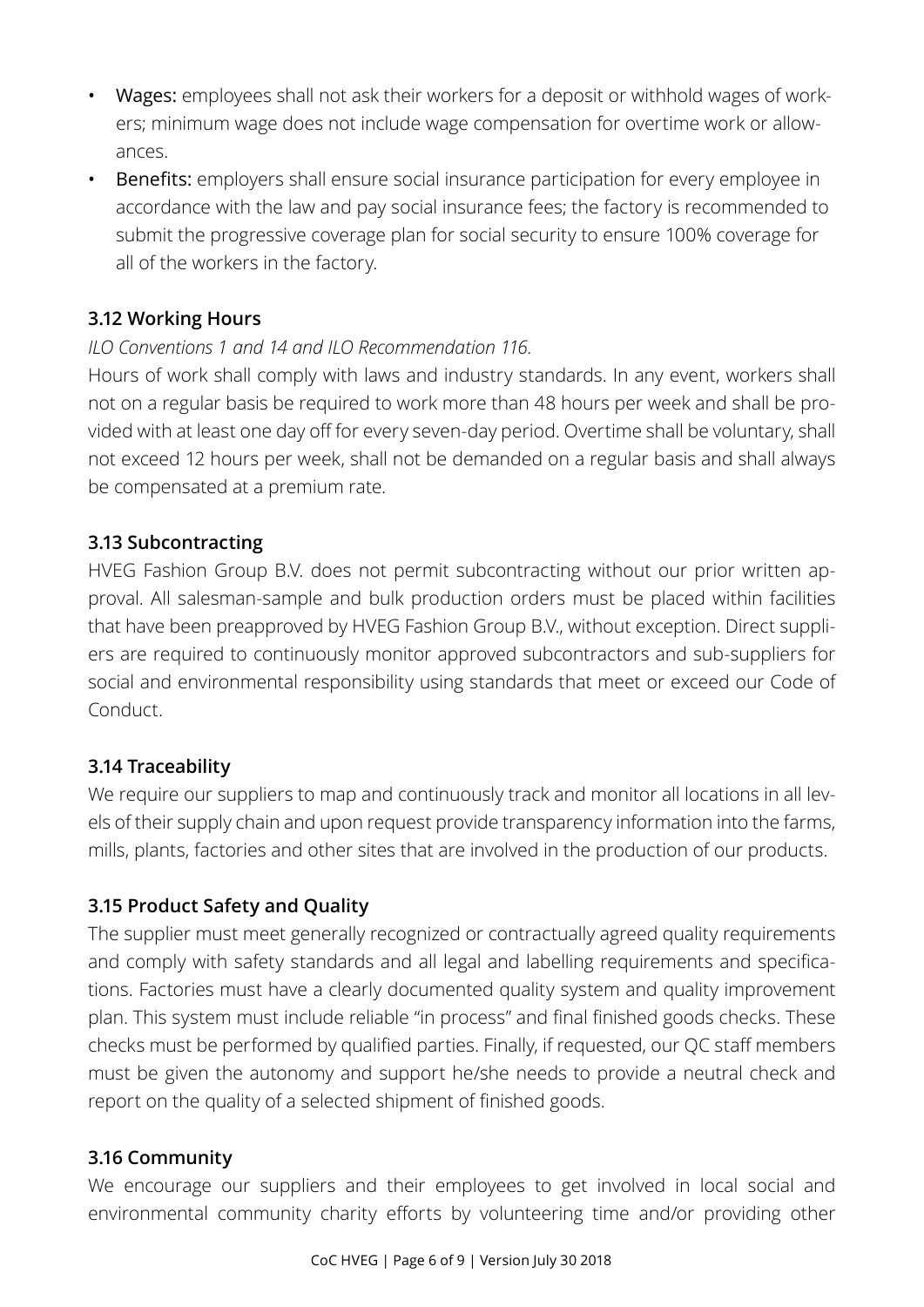types of support.

#### **4. Environment and Animal welfare**

Suppliers must assure environmental protection in all their activity and comply with all environmental laws. They must also respect animal welfare and work progressively towards adopting healthy and humane practices towards animals based on best available technology and standards. Reasonable efforts must be taken to ensure that purchasing decisions do not contribute to deforestation, cruel treatment of animals, or adverse impacts on vulnerable ecosystems or endangered species.

#### **4.1 Environment and Safety Compliance**

Suppliers must have an environmental management system in place and integrate environmental impact into business decisions. They should take a pro-active approach towards improving environmental performance, and require the same from their suppliers and subcontractors. Responsibility for environmental performance should be given to a CSR management representative. Procedures and standards for waste management, handling and disposure of chemicals and other dangerous materials, emissions and effluent treatment must comply with or exceed environmental laws. Suppliers must assure environmental protection in all their activity and agree to be monitored separately for environmental responsibility if necessary. This includes production procedures, waste management, handling and disposal of dangerous material – such as chemicals – and emissions.

#### **4.2 Resource Use, Emissions and Pollution**

Suppliers must take measures to continuously improve energy efficiency in buildings, transport & production, and make reasonable efforts to use renewable or less carbon intensive energy sources. Factories shall continuously monitor, and, if requested, disclose to HVEG Fashion Group B.V. their energy and natural resource usage, emissions, discharges, carbon footprint and disposal of wastes and take a proactive approach to minimize negative impacts on the environment. Suppliers must take measures to minimise noise pollution and emissions to air, soil, and groundwater.

#### **4.3 Waste Water**

Suppliers with wet processes must take measures to continuously improve water efficiency and facilitate reuse & recycling where possible. Suppliers must treat wastewater properly prior to discharge, test the wastewater as required to meet all national and local water discharge compliance standards, and share wastewater quality data with stakeholders, upon request from HVEG Fashion Group B.V.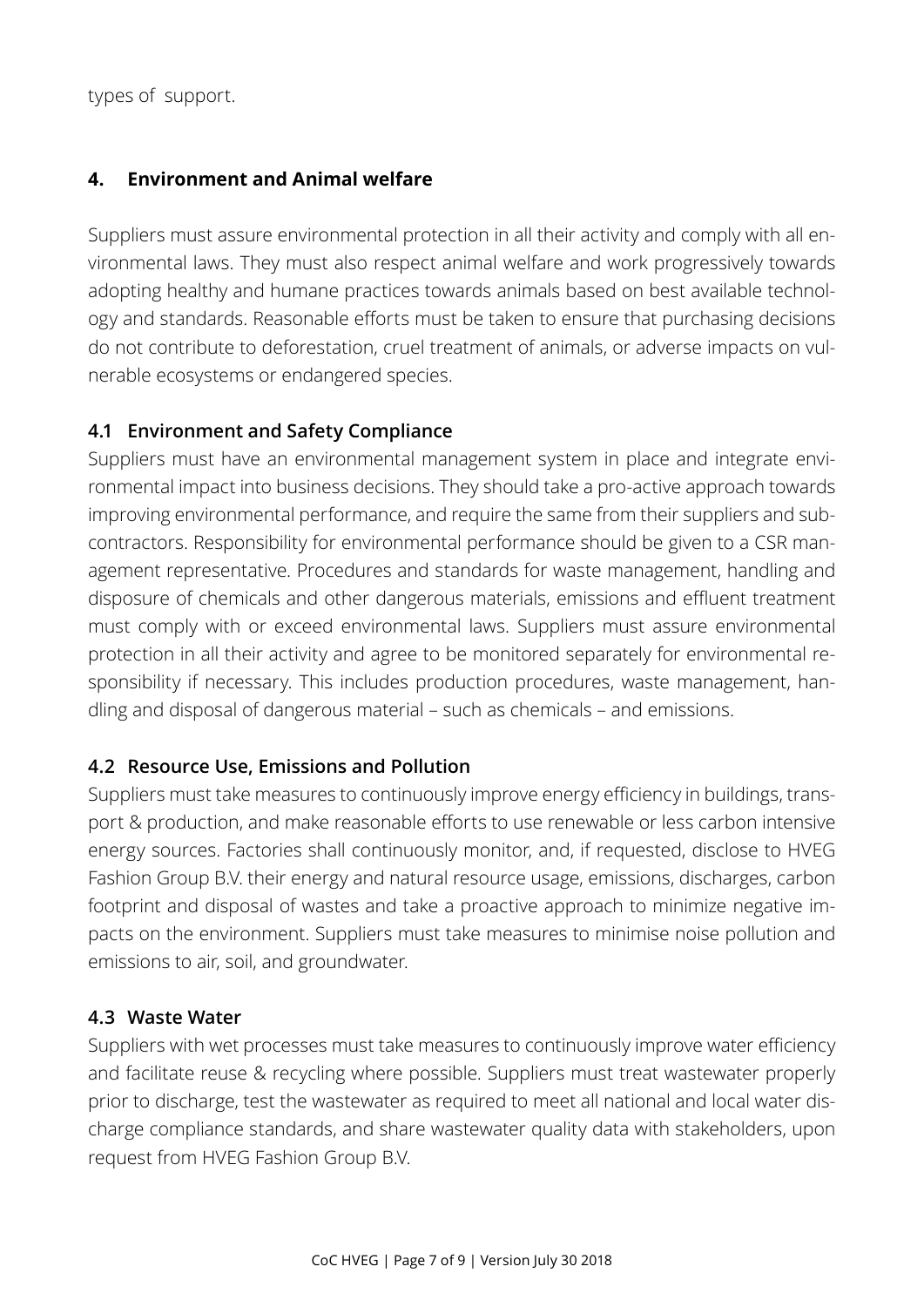### **4.4 Hazardous Chemicals**

Suppliers must work with HVEG Fashion Group B.V. and their own suppliers towards the elimination of hazardous substances from the supply chain. We encourage suppliers to join the ZDHC to Zero Programme (Zero Discharge of Hazardous Chemicals).

# **4.5 Protecting Animal Life**

Animal-based materials shall be sourced in an ethical manner. All products sold to HVEG Fashion Group B.V. are to be produced without causing harm to animals. Leathers, skins and feathers must only be obtained as a by-product and not be the sole purpose of the slaughter of an animal. No products in full or part are to be sourced from endangered species listed by the Convention on International Trade in Endangered Species (CITES) or International Union for the Conservation of Nature (IUCN). Angora, real fur or pelts are not to be used on any products supplied to HVEG Group. Down should be NSF Traceable down. Skins should not be obtained while an animal is alive; feathers should not be plucked from live animals. Wool cannot be sourced from producers that use mulesing as part of their animal husbandry strategies.

# **5. Anti-corruption**

Suppliers must comply with all applicable anti-bribery and corruption laws. Suppliers must not offer, pay, solicit or accept bribes, including facilitation payments. Suppliers must have an anti-corruption policy and procedures in place, and review them regularly to ensure that they are operating effectively.

# **6. MONITORING and ENFORCEMENT**

#### **6.1 Transparency and Co-operation**

We expect all our business partners to fully comply with this CoC. We also expect our suppliers and other business partners to be transparent and not intentionally mislead our official auditor bodies. We believe in co-operation and we are willing to work with our suppliers and other business partners to achieve sustainable solutions and to promote suppliers and other business partners who are in compliance. Ethical behaviour is required and any breaches of HVEG Fashion Group B.V. CoC must immediately be reported local management or to the HVEG CSR Officer (Anke Fransen; anke.fransen@hveg.nl).

# **6.2 Monitoring**

Relevant documentation must be maintained for auditing purposes. We have the right to make unannounced visits to all units producing goods or services for HVEG Fashion Group